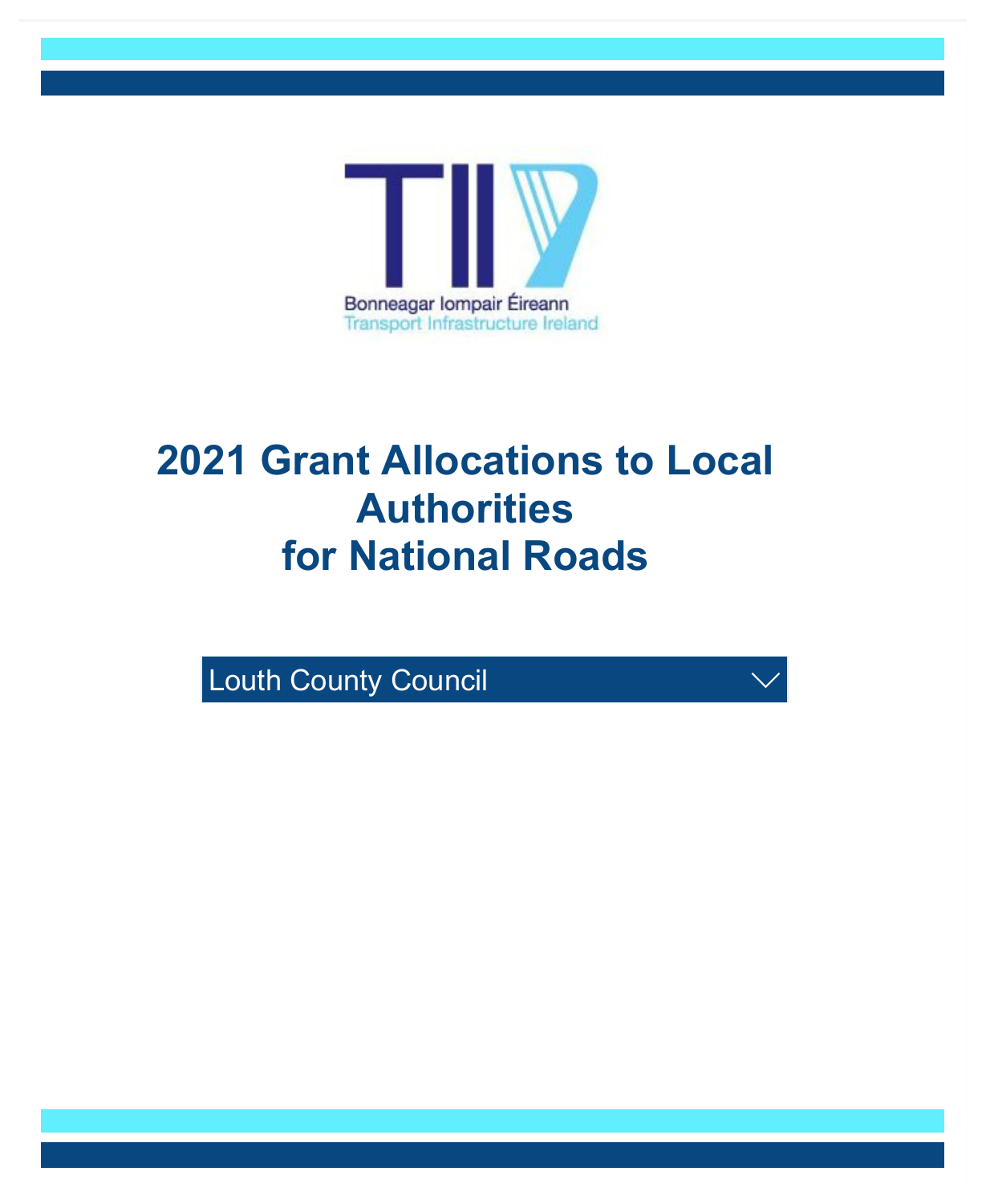

Improvement

Total Allocation € 4,909,819

B.1.1 Allocation € 4,612,000

| Classification                 | PRS Type                                               | Name                                                | Route No:<br>▴           | Allocation $(\epsilon)$ |
|--------------------------------|--------------------------------------------------------|-----------------------------------------------------|--------------------------|-------------------------|
| Both NP/NS                     | HD15 and HD17 Minor   Park and Share Facility<br>Works |                                                     | $\overline{\phantom{a}}$ | € 1,000,000             |
|                                | LA Eng Support - B.1.1                                 | Local Authority Support (Improvement) 2021<br>LН    | $\overline{\phantom{a}}$ | € 122,000               |
| National<br>Primary            | Works                                                  | HD15 and HD17 Minor   N2 Short Term Safety Measures | $\overline{2}$           | € 80,000                |
|                                | Pavement                                               | N2 Collon to County Boundary                        | $\overline{2}$           | € 300,000               |
|                                |                                                        | N33 West                                            | 33                       | € 1,200,000             |
| National<br>Secondary          | HD15 and HD17 Minor<br>Works                           | N51LH_002.0 Townley Hall                            | 51                       | € 10,000                |
|                                | Major Scheme                                           | Ardee By-Pass (N52)                                 | 52                       | € 1,500,000             |
|                                | <b>Minor Works</b>                                     | N53 Hackballscross to Rassan (Minor 2016)           | 53                       | €400,000                |
| <b>B.1.1 Improvement Total</b> | €4,612,000                                             |                                                     |                          |                         |